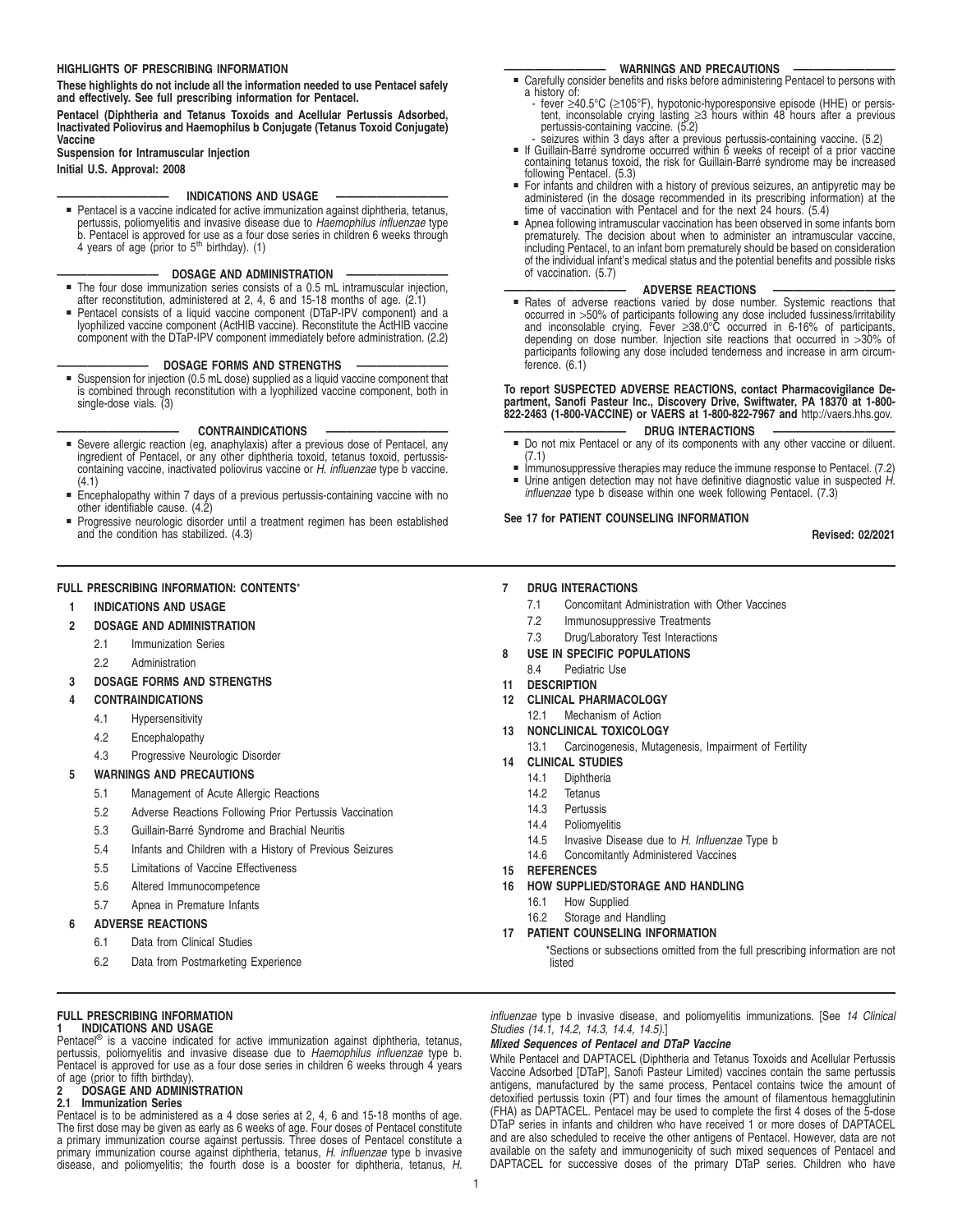completed a 4-dose series with Pentacel should receive a fifth dose of DTaP vaccine using DAPTACEL at 4-6 years of age. (1)

Data are not available on the safety and effectiveness of using mixed sequences of Pentacel and DTaP vaccine from different manufacturers. **Mixed Sequences of Pentacel and IPV Vaccine**

Pentacel may be used in infants and children who have received 1 or more doses of another licensed IPV vaccine and are scheduled to receive the antigens of Pentacel. However, data are not available on the safety and immunogenicity of Pentacel in such infants and children.

The Advisory Committee on Immunization Practices (ACIP) recommends that the final dose in the 4-dose IPV series be administered at age ≥4 years. (2) When Pentacel is administered at ages 2, 4, 6, and 15-18 months, an additional booster dose of IPV vaccine should be administered at age 4-6 years, resulting in a 5-dose IPV series. (2)

## **Mixed Sequences of Pentacel and Haemophilus b Conjugate Vaccine**

Pentacel may be used to complete the vaccination series in infants and children previously vaccinated with one or more doses of Haemophilus b Conjugate Vaccine (either separately administered or as part of another combination vaccine), who are also scheduled to receive the other antigens of Pentacel. However, data are not available on the safety and immunogenicity of Pentacel in such infants and children. If different brands of Haemophilus b Conjugate Vaccines are administered to complete the series, three primary immunizing doses are needed, followed by a booster dose.

## **2.2 Administration**

The package contains a vial of the DTaP-IPV component and a vial of lyophilized ActHIB vaccine component.

After removing the "flip-off" caps, cleanse the DTaP-IPV and ActHIB vial stoppers with a suitable germicide. Do not remove the vial stoppers or metal seals holding them in place.<br>Just before use, thoroughly but gently shak component. Gently swirl the vial now containing Pentacel until a cloudy, uniform, white to off-white (yellow tinge) suspension results. Parenteral drug products should be inspected visually for particulate matter and discol-

oration prior to administration, whenever solution and container permit. If these conditions exist, Pentacel should not be administered.

Using a sterile needle and syringe and aseptic technique, withdraw and administer a single 0.5 mL dose of Pentacel intramuscularly. Use a separate sterile needle and syringe for each injection. Changing needles between withdrawing the vaccine from the vial and injecting it into a recipient is not necessary unless the needle has been damaged or contaminated. Pentacel should be used immediately after reconstitution. Discard unused portion. Refer to Figures 1, 2, 3, 4 and 5.

**Pentacel: Instructions for Reconstitution of ActHIB Vaccine Component with DTaP-IPV Component**





Figure 3 Insert the syringe needle through the stopper of the vial of lyophilized ActHIB vaccine component and inject the liquid



П

into the vial. Figure 5



Figure 4 Swirl vial gently.

Figure 2

content

Withdraw the

entire liquid

 $\ddot{\phantom{0}}$ immediately after reconstitution. In infants younger than 1 year, the anterolateral aspect of the thigh provides the largest muscle and is the preferred site of injection. In older children, the deltoid muscle is usually large enough for injection. The vaccine should not be injected into the gluteal area or areas

where there may be a major nerve trunk. Do not administer this product intravenously or subcutaneously.

# Pentacel should not be mixed in the same syringe with other parenteral products. **3 DOSAGE FORMS AND STRENGTHS**

Pentacel is a suspension for injection (0.5 mL dose) supplied as a liquid vaccine component that is combined through reconstitution with a lyophilized vaccine component,<br>both in single-dose vials. [See *Dosage and Administration (2.2)* and *How Supplied/Storage* 

# and Handling (16).] **4 CONTRAINDICATIONS**

## **4.1 Hypersensitivity**

A severe allergic reaction (eg, anaphylaxis) after a previous dose of Pentacel or any other<br>diphtheria toxoid, tetanus toxoid, or pertussis-containing vaccine, inactivated poliovirus<br>vaccine or *H. influenzae t*ype b vacci contraindication to administration of Pentacel. [See *Description (11)*.]

## **4.2 Encephalopathy**

Encephalopathy (eg, coma, decreased level of consciousness, prolonged seizures) within

7 days of a previous dose of a pertussis containing vaccine that is not attributable to another identifiable cause is a contraindication to administration of any pertussiscontaining vaccine, including Pentacel.

## **4.3 Progressive Neurologic Disorder**

Progressive neurologic disorder, including infantile spasms, uncontrolled epilepsy, or progressive encephalopathy is a contraindication to administration of any pertussiscontaining vaccine including Pentacel. Pertussis vaccine should not be administered to individuals with such conditions until a treatment regimen has been established and the condition has stabilized.

## **5 WARNINGS AND PRECAUTIONS**

**5.1 Management of Acute Allergic Reactions**

Epinephrine hydrochloride solution (1:1,000) and other appropriate agents and equipment must be available for immediate use in case an anaphylactic or acute hypersensitivity reaction occurs.

## **5.2 Adverse Reactions Following Prior Pertussis Vaccination**

If any of the following events occur within the specified period after administration of a pertussis vaccine, the decision to administer Pentacel should be based on careful consideration of potential benefits and possible risks.

- Temperature of ≥40.5°C (≥105°F) within 48 hours, not attributable to another identifiable cause.
- Collapse or shock-like state (hypotonic-hyporesponsive episode (HHE)) within 48 hours.
- Persistent, inconsolable crying lasting ≥3 hours within 48 hours.
- Seizures with or without fever within 3 days.
- **5.3 Guillain-Barré Syndrome and Brachial Neuritis**

A review by the Institute of Medicine (IOM) found evidence for a causal relation between tetanus toxoid and both brachial neuritis and Guillain-Barré syndrome. (3) If Guillain-Barré syndrome occurred within 6 weeks of receipt of a prior vaccine containing tetanus toxoid, the risk for Guillain-Barré syndrome may be increased following Pentacel.

## **5.4 Infants and Children with a History of Previous Seizures**

For infants or children with a history of previous seizures, an appropriate antipyretic may be administered (in the dosage recommended in its prescribing information) at the time of vaccination with a vaccine containing acellular pertussis antigens (including Pentacel) and for the following 24 hours, to reduce the possibility of post-vaccination fever. **5.5 Limitations of Vaccine Effectiveness**

Vaccination with Pentacel may not protect all individuals.

## **5.6 Altered Immunocompetence**

If Pentacel is administered to immunocompromised persons, including persons receiving immunosuppressive therapy, the expected immune response may not be obtained. [See

# Drug Interactions (7.2).] **5.7 Apnea in Premature Infants**

Apnea following intramuscular vaccination has been observed in some infants born prematurely. The decision about when to administer an intramuscular vaccine, including Pentacel, to an infant born prematurely should be based on consideration of the individual infant's medical status and the potential benefits and possible risks of vaccination.

## **6 ADVERSE REACTIONS**

## **6.1 Data from Clinical Studies**

Rates of adverse reactions varied by dose number. The most frequent (>50% of participants) systemic reactions following any dose were fussiness/irritability and incon-<br>solable crying. The most frequent (>30% of participants) injection site reactions following<br>any dose were tenderness and increased

Because clinical trials are conducted under widely varying conditions, adverse reaction rates observed in the clinical trials of a vaccine cannot be directly compared to rates in the clinical trials of another vaccine and may not reflect the rates observed in practice. The adverse reaction information from clinical trials does, however, provide a basis for identifying the adverse events that appear to be related to vaccine use and for approximating rates of those events.

The safety of Pentacel was evaluated in four clinical studies in which a total of 5,980 participants received at least one dose of Pentacel. In three of the studies, conducted in the US, a total of 4,198 participants were enrolled to receive four consecutive doses of Pentacel. In the fourth study, conducted in Canada, 1,782 participants previously vaccinated with three doses of Pentacel received a fourth dose. The vaccination schedules of Pentacel, Control vaccines, and concomitantly administered vaccines used in these studies are provided in Table 1.

Across the four studies, 50.8% of participants were female. Among participants in the three US studies, 64.5% were Caucasian, 9.2% were Black, 12.9% were Hispanic, 3.9% were Asian, and 9.5% were of other racial/ethnic groups. In the two controlled studies, the racial/ethnic distribution of participants who received Pentacel and Control vaccines was similar. In the Canadian fourth dose study, 86.0% of participants were Caucasian, 1.9%<br>were Black, 0.8% were Hispanic, 4.3% were Asian, 2.0% were East Indian, 0.5% were<br>Native Indian, and 4.5% were of other racial/ethnic g

| Table 1: Clinical Safety Studies of Pentacel: Vaccination Schedules |  |  |  |  |
|---------------------------------------------------------------------|--|--|--|--|
|---------------------------------------------------------------------|--|--|--|--|

| Study  | Pentacel                 | <b>Control Vaccines</b>                                        | Concomitantly<br>Administered<br><b>Vaccines</b>                                                                                  |
|--------|--------------------------|----------------------------------------------------------------|-----------------------------------------------------------------------------------------------------------------------------------|
| 494-01 | 2, 4, 6 and 15<br>months | $HCPDT +$<br>POLIOVAX +<br>ActHIB at 2, 4, 6,<br>and 15 months | 7-valent pneumococcal<br>conjugate vaccine<br>$(PCV\bar{7})$ at 2, 4, and 6<br>months in a subset of<br>participants <sup>†</sup> |
|        |                          |                                                                | Hepatitis B vaccine at<br>2 and 6 months <sup><math>‡</math></sup>                                                                |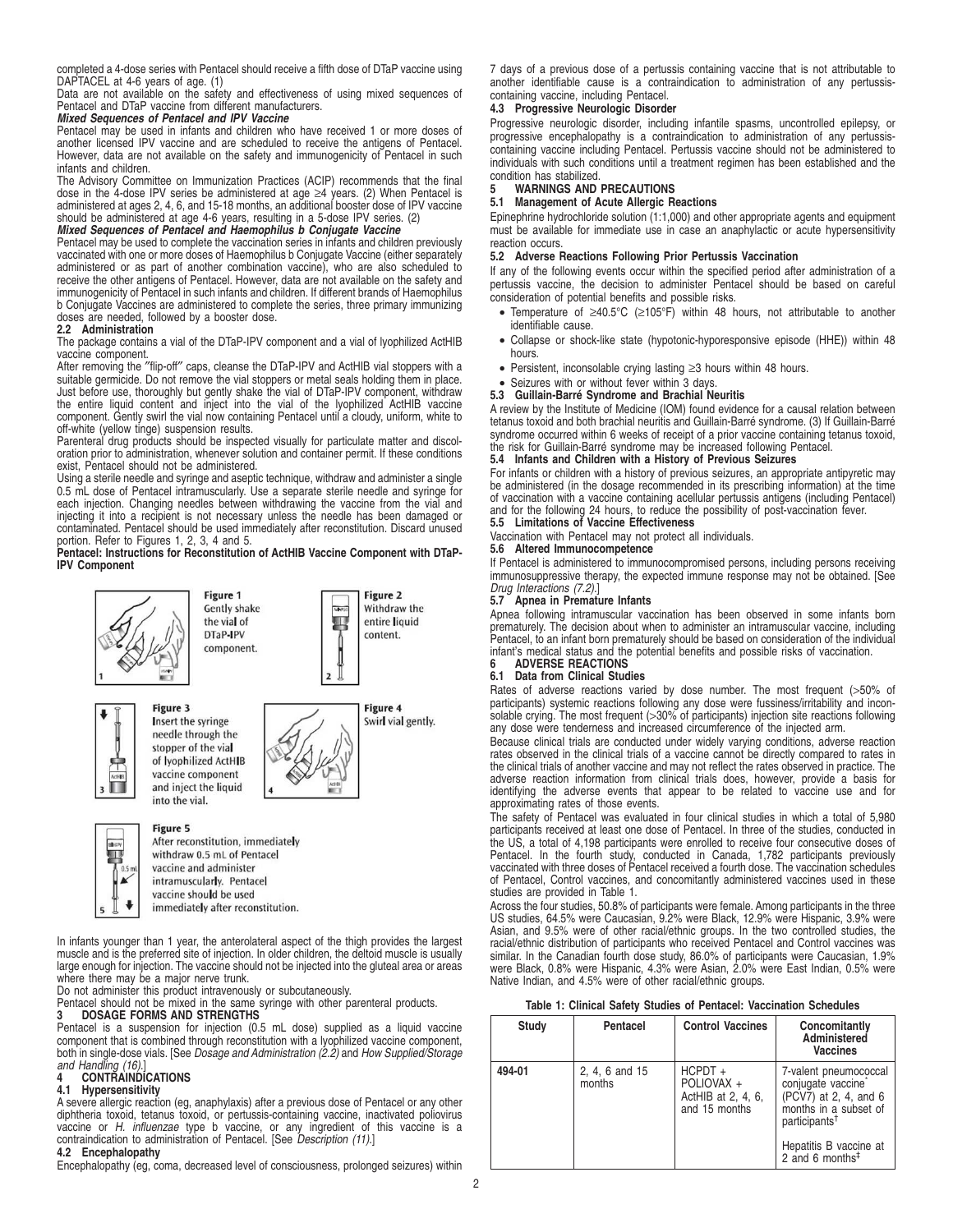|  |  |  |             | Table 1: Clinical Safety Studies of Pentacel: Vaccination Schedules |  |
|--|--|--|-------------|---------------------------------------------------------------------|--|
|  |  |  | (continued) |                                                                     |  |

| Study  | Pentacel                     | <b>Control Vaccines</b>                                                                                 | Concomitantly<br>Administered<br><b>Vaccines</b>                                                                                                                                                                                                                                                                                                                                                                                                                   |
|--------|------------------------------|---------------------------------------------------------------------------------------------------------|--------------------------------------------------------------------------------------------------------------------------------------------------------------------------------------------------------------------------------------------------------------------------------------------------------------------------------------------------------------------------------------------------------------------------------------------------------------------|
| P3T06  | 2, 4, 6, and 15-16<br>months | DAPTACEL +<br>IPOL + ActHIB at<br>2, 4, and 6<br>months; and<br>DAPTACEL +<br>ActHIB at 15-16<br>months | PCV7 $\hat{ }$ at 2, 4, and 6<br>months<br>Hepatitis B vaccine at<br>2 and 6 months <sup><math>‡</math></sup>                                                                                                                                                                                                                                                                                                                                                      |
| 494-03 | 2, 4, 6, and 15-16<br>months | None                                                                                                    | PCV7 <sup>*</sup> at 2, 4, and 6<br>months in all<br>participants; and at 15<br>months in a random<br>subset of participants<br>Hepatitis B vaccine at<br>2 and 6 months (if a<br>dose was previously<br>administered) <sup><math>#</math></sup> or at 2,<br>4, and 6 months (if no<br>previous dose)<br>Measles, mumps,<br>rubella vaccine <sup>§</sup><br>(MMR) and varicella <sup>§</sup><br>vaccine at 12 or 15<br>months in random<br>subsets of participants |

**Table 1: Clinical Safety Studies of Pentacel: Vaccination Schedules (continued)**

| <b>Study</b> | Pentacel                  | <b>Control Vaccines</b> | Concomitantly<br>Administered<br><b>Vaccines</b> |
|--------------|---------------------------|-------------------------|--------------------------------------------------|
| 5A9908       | 15-18 months <sup>1</sup> | None                    | None                                             |

HCPDT: non-US licensed DTaP vaccine that is identical to the DTaP component of Pentacel.

POLIOVAX: US licensed Poliovirus Vaccine Inactivated, Sanofi Pasteur Limited. IPOL: US licensed Poliovirus Vaccine Inactivated, Sanofi Pasteur SA.

\*PCV7 manufactured by Wyeth Laboratories.

†PCV7 was introduced after the study was initiated, and thus, administered concomitantly with Pentacel vaccine in a subset of participants.

‡The first dose of hepatitis B vaccine (manufacturer not specified) was administered prior to study initiation, from birth to 21 days of age. Subsequent doses were with hepatitis B vaccine manufactured by Merck and Co.

§MMR and varicella vaccines were both manufactured by Merck and Co.

¶Study participants previously had received three doses of Pentacel vaccine by 8 months of age.

## **Solicited Adverse Reactions**

The incidence and severity of selected solicited injection site and systemic adverse reactions that occurred within 3 days following each dose of Pentacel or Control vaccines in Study P3T06 is shown in Table 2. Information on these reactions was recorded daily by parents or guardians on diary cards. In Table 2, injection site reactions are reported for the Pentacel and DAPTACEL injection sites.

| Table 2: Number (Percentage) of Children with Selected Solicited Adverse Reactions by Severity Occurring within 0-3 days of Pentacel or Control Vaccines in Study |  |              |  |  |  |
|-------------------------------------------------------------------------------------------------------------------------------------------------------------------|--|--------------|--|--|--|
|                                                                                                                                                                   |  | <b>P3T06</b> |  |  |  |

|                                          | Pentacel                          |                                   |                                   |                                | <b>DAPTACEL</b>                     |                                                |                                     |                                |
|------------------------------------------|-----------------------------------|-----------------------------------|-----------------------------------|--------------------------------|-------------------------------------|------------------------------------------------|-------------------------------------|--------------------------------|
| <b>Injection Site Reactions</b>          | Dose 1<br>$N = 465 - 467$<br>$\%$ | Dose 2<br>$N = 451$<br>$\%$       | Dose 3<br>$N = 438 - 440$<br>$\%$ | Dose 4<br>$N = 387 - 396$<br>℅ | Dose 1<br>$N = 1,400-1,404$<br>$\%$ | Dose 2<br>$N = 1,358 - 1,359$<br>$\%$          | Dose 3<br>$N = 1,311-1,312$<br>$\%$ | Dose 4<br>$N = 376 - 380$<br>% |
| <b>Redness</b>                           |                                   |                                   |                                   |                                |                                     |                                                |                                     |                                |
| $>5$ mm                                  | 7.1                               | 8.4                               | 8.7                               | 17.3                           | 6.2                                 | 7.1                                            | 9.6                                 | 16.4                           |
| $>25$ mm                                 | 2.8                               | 1.8                               | 1.8                               | 9.2                            | 1.0                                 | 0.6                                            | 1.9                                 | 7.9                            |
| $>50$ mm                                 | 0.6                               | 0.2                               | 0.0                               | 2.3                            | 0.4                                 | 0.1                                            | 0.0                                 | 2.4                            |
| Swelling                                 |                                   |                                   |                                   |                                |                                     |                                                |                                     |                                |
| $>5$ mm                                  | 7.5                               | 7.3                               | 5.0                               | 9.7                            | 4.0                                 | 4.0                                            | 6.5                                 | 10.3                           |
| $>25$ mm                                 | 3.0                               | 2.0                               | 1.6                               | 3.8                            | 1.6                                 | 0.7                                            | 1.1                                 | 4.0                            |
| $>50$ mm                                 | 0.9                               | 0.0                               | 0.0                               | 0.8                            | 0.4                                 | 0.1                                            | 0.1                                 | 1.3                            |
| Tenderness <sup>*</sup>                  |                                   |                                   |                                   |                                |                                     |                                                |                                     |                                |
| Any                                      | 47.5                              | 39.2                              | 42.7                              | 56.1                           | 48.8                                | 38.2                                           | 40.9                                | 51.1                           |
| Moderate or Severe                       | 19.6                              | 10.6                              | 11.6                              | 16.7                           | 20.7                                | 12.2                                           | 12.3                                | 15.8                           |
| Severe                                   | 5.4                               | 1.6                               | 1.4                               | 3.3                            | 4.1                                 | 2.3                                            | 1.7                                 | 2.4                            |
| Increase in Arm<br><b>Circumference</b>  |                                   |                                   |                                   |                                |                                     |                                                |                                     |                                |
| $>5$ mm                                  |                                   |                                   |                                   | 33.6                           |                                     |                                                |                                     | 30.6                           |
| $>20$ mm                                 | $\overline{\phantom{0}}$          | $\overline{\phantom{a}}$          | $\overline{\phantom{m}}$          | 4.7                            | $\overline{\phantom{m}}$            |                                                | $\overline{a}$                      | 6.9                            |
| $>40$ mm                                 |                                   |                                   |                                   | 0.5                            |                                     |                                                |                                     | 0.8                            |
|                                          |                                   |                                   | Pentacel                          |                                |                                     | DAPTACEL + IPOL + ActHIB                       |                                     | DAPTACEL +<br><b>ActHIB</b>    |
| <b>Systemic Reactions</b>                | Dose 1<br>$N = 466 - 467$<br>$\%$ | Dose 2<br>$N = 451 - 452$<br>$\%$ | Dose 3<br>$N = 435 - 440$<br>$\%$ | Dose 4<br>$N = 389 - 398$<br>% | Dose 1<br>$N = 1,390-1,406$<br>$\%$ | Dose <sub>2</sub><br>$N = 1,346-1,360$<br>$\%$ | Dose 3<br>$N = 1,301-1,312$<br>$\%$ | Dose 4<br>$N = 379 - 381$<br>% |
| Fever <sup>t#</sup>                      |                                   |                                   |                                   |                                |                                     |                                                |                                     |                                |
| $\geq$ 38.0°C                            | 5.8                               | 10.9                              | 16.3                              | 13.4                           | 9.3                                 | 16.1                                           | 15.8                                | 8.7                            |
| $>38.5^{\circ}$ C                        | 1.3                               | 2.4                               | 4.4                               | 5.1                            | 1.6                                 | 4.3                                            | 5.1                                 | 3.2                            |
| $>39.5^{\circ}$ C                        | 0.4                               | 0.0                               | 0.7                               | 0.3                            | 0.1                                 | 0.4                                            | 0.3                                 | 0.8                            |
| Decreased Activity/Lethargy <sup>§</sup> |                                   |                                   |                                   |                                |                                     |                                                |                                     |                                |
| Any                                      | 45.8                              | 32.7                              | 32.5                              | 24.1                           | 51.1                                | 37.4                                           | 33.2                                | 24.1                           |
| Moderate or Severe                       | 22.9                              | 12.4                              | 12.7                              | 9.8                            | 24.3                                | 15.8                                           | 12.7                                | 9.2                            |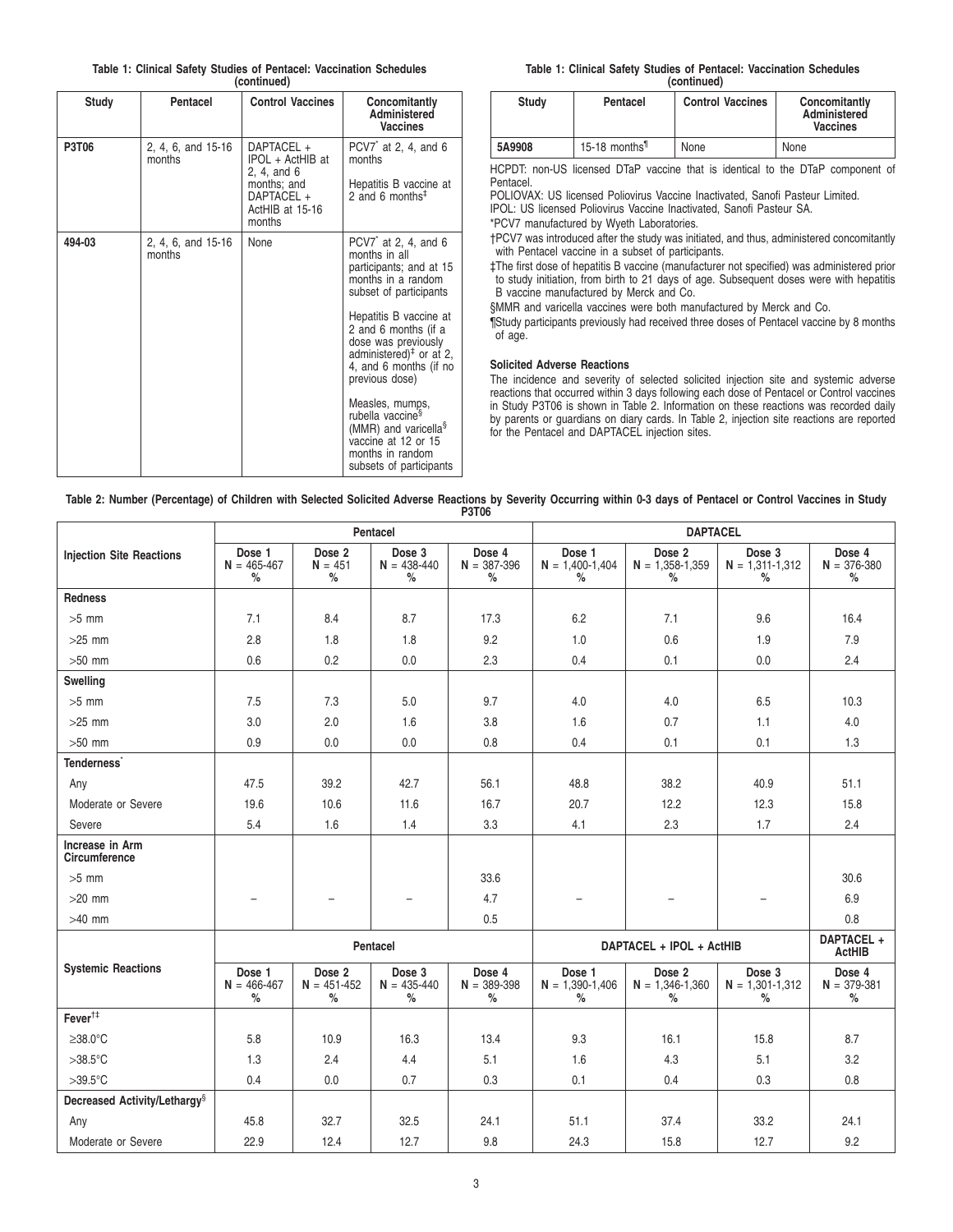**Table 2: Number (Percentage) of Children with Selected Solicited Adverse Reactions by Severity Occurring within 0-3 days of Pentacel or Control Vaccines in Study P3T06 (continued)**

| <b>IVIVY IVVIIIIIIWVY</b>     |      |      |      |      |      |      |      |      |  |
|-------------------------------|------|------|------|------|------|------|------|------|--|
| Severe                        | 2.1  | 0.7  | 0.2  | 2.5  | 1.2  | 1.4  | 0.6  | 0.3  |  |
| <b>Inconsolable Crying</b>    |      |      |      |      |      |      |      |      |  |
| Any                           | 59.3 | 49.8 | 47.3 | 35.9 | 58.5 | 51.4 | 47.9 | 36.2 |  |
| $\geq$ 1 hour                 | 19.7 | 10.6 | 13.6 | 11.8 | 16.4 | 16.0 | 12.2 | 10.5 |  |
| >3 hours                      | 1.9  | 0.9  | 1.1  | 2.3  | 2.2  | 3.4  | 1.4  | 1.8  |  |
| <b>Fussiness/Irritability</b> |      |      |      |      |      |      |      |      |  |
| Any                           | 76.9 | 71.2 | 68.0 | 53.5 | 75.8 | 70.7 | 67.1 | 53.8 |  |
| $\geq$ 1 hour                 | 34.5 | 27.0 | 26.4 | 23.6 | 33.3 | 30.5 | 26.2 | 19.4 |  |
| >3 hours                      | 4.3  | 4.0  | 5.0  | 5.3  | 5.6  | 5.5  | 4.3  | 4.5  |  |

\*Any: Mild, Moderate or Severe; Mild: subject whimpers when site is touched; Moderate: subject cries when site is touched; Severe: subject cries when leg or arm is moved. †Fever is based upon actual temperatures recorded with no adjustments to the measurement route.

‡Following Doses 1-3 combined, the proportion of temperature measurements that were taken by axillary, rectal or other routes, or not recorded were 46.0%, 53.0%, 1.0%, and 0% respectively, for Pentacel vaccine and 44.8%, 54.0%, 1.0%, and 0.1%, respectively, for DAPTACEL + IPOL + ActHIB. Following Dose 4, the proportion of temperature measurements that were taken by axillary, rectal or other routes, or not recorded were 62.7%, 34.4%, 2.4% and 0.5%, respectively, for Pentacel vaccine, and 61.1%, 36.6%, 1.7% and 0.5%, respectively, for DAPTACEL + ActHIB

§Moderate: interferes with or limits usual daily activity; Severe: disabling, not interested in usual daily activity.

**Hypotonic Hyporesponsive Episodes** In Study P3T06, the diary cards included questions pertaining to HHEs. In Studies 494-01, 494-03, and 5A9908, a question about the occurrence of fainting or change in mental status was asked during post-vaccination phone calls. Across these 4 studies, no HHEs,<br>as defined in a report of a US Public Health Service workshop (4) were reported among<br>participants who received Pentacel (N = 5,979), s  $1<sup>st</sup>$  dose; 3 on the same day as the 3<sup>rd</sup> dose) and in 1 participant after the administration of DAPTACEL + IPOL + ActHIB (4 days following the 1<sup>st</sup> dose).

**Seizures**<br>Seizures Archies 494-01, 494-03, 5A9908 and P3T06, a total of 8 participants experienced<br>a seizure within 7 days following either Pentacel (4 participants;  $N = 4,197$  for at least one<br>of Doses 1-3;  $N = 5,033$  f respectively, after the fourth dose. Among the four participants who experienced a seizure within 7 days following Control vaccines, one participant had an afebrile seizure the same day as the first dose of DAPTACEL + IPOL + ActHIB, one participant had an afebrile seizure the same day as the second dose of HCPDT + POLIOVAX + ActHIB, and two participants had a febrile seizure 6 and 7 days, respectively, after the fourth dose of HCPDT + POLIOVAX + ActHIB.

#### **Serious Adverse Events**

In Study P3T06, within 30 days following any of Doses 1-3 of Pentacel or Control vaccines, 19 of 484 (3.9%) participants who received Pentacel and 50 of 1,455 (3.4%) participants who received DAPTACEL + IPOL + ActHIB experienced a serious adverse event. Within 30 days following Dose 4 of Pentacel or Control vaccines, 5 of 431 (1.2%) participants who received Pentacel and 4 of 418 (1.0%) participants who received DAPTACEL +<br>ActHIB experienced a serious adverse event. In Study 494-01, within 30 days following<br>any of Doses 1-3 of Pentacel or Control vaccines, 23 of 2 received Pentacel and 11 of 1,032 (1.1%) participants who received HCPDT + POLIOVAX + ActHIB experienced a serious adverse event. Within 30 days following Dose 4 of Pentacel or Control vaccines, 6 of 1,862 (0.3%) participants who received Pentacel and 2 of 739 (0.3%) participants who received HCPDT + POLIOVAX + ActHIB experienced a serious adverse event.

Across Studies 494-01, 494-03 and P3T06, within 30 days following any of Doses 1-3 of Pentacel or Control vaccines, overall, the most frequently reported serious adverse events were bronchiolitis, dehydration, pneumonia and gastroenteritis. Across Studies 494-01, 494-03, 5A9908 and P3T06, within 30 days following Dose 4 of Pentacel or Control vaccines, overall, the most frequently reported serious adverse events were dehydration,

gastroenteritis, asthma, and pneumonia. Across Studies 494-01, 494-03, 5A9908 and P3T06, two cases of encephalopathy were reported, both in participants who had received Pentacel ( $N = 5,979$ ). One case occurred 30 days post-vaccination and was secondary to cardiac arrest following cardiac surgery. One infant who had onset of neurologic symptoms 8 days post-vaccination was subsequently found to have structural cerebral abnormalities and was diagnosed with congenital encephalopathy.

A total of 5 deaths occurred during Studies 494-01, 494-03, 5A9908 and P3T06: 4 in children who had received Pentacel (N = 5,979) and one in a participant who had received DAPTACEL + IPOL + ActHIB (N = 1,455). There were no deaths reported in children who received HCPDT + POLIOVAX + ActHIB (N = 1,032). Causes of death among children who received Pentacel were asphyxia due to suffocation, head trauma, Sudden Infant Death syndrome, and neuroblastoma (8, 23, 52 and 256 days post-vaccination, respectively). One participant with ependymoma died secondary to aspiration 222 days following DAPTACEL + IPOL + ActHIB.

### **6.2 Data from Postmarketing Experience**

The following additional adverse events have been spontaneously reported during the post-marketing use of Pentacel worldwide, since 1997. Between 1997 and 2007, Pentacel was primarily used in Canada. Because these events are reported voluntarily from a population of uncertain size, it may not be possible to reliably estimate their frequency or establish a causal relationship to vaccine exposure.

The following adverse events were included based on one or more of the following factors: severity, frequency of reporting, or strength of evidence for a causal relationship to Pentacel.

#### • **Cardiac disorders** Cyanosis

- **Gastrointestinal disorders**
- Vomiting, diarrhea
- **General disorders and administration site conditions**
- Injection site reactions (including inflammation, mass, abscess and sterile abscess), extensive swelling of the injected limb (including swelling that involved adjacent<br>joints), vaccination failure/therapeutic response decreased (invasive H. influenzae type b disease)
- **Immune system disorders**
- Anaphylaxis/anaphylactic reaction, hypersensitivity (such as rash and urticaria)
- **Infections and infestations**
- Meningitis, rhinitis, viral infection
- **Metabolism and nutrition disorders**
- Decreased appetite
- **Nervous system disorders**
- Somnolence, HHE, depressed level of consciousness
- **Psychiatric disorders Screaming**
- **Respiratory, thoracic and mediastinal disorders**
- Apnea, cough
- **Skin and subcutaneous tissue disorders**
- Erythema, skin discoloration
- **Vascular disorders**
- Pallor
- **7 DRUG INTERACTIONS 7.1 Concomitant Administration with Other Vaccines**

In clinical trials, Pentacel was administered concomitantly with one or more of the following US licensed vaccines: hepatitis B vaccine, 7-valent pneumococcal conjugate vaccine, MMR and varicella vaccines. [See Adverse Reactions (6) and Clinical Studies (14).] When Pentacel is given at the same time as another injectable vaccine(s), the vaccine(s) should be administered with different syringes and at different injection sites.

### **7.2 Immunosuppressive Treatments**

Immunosuppressive therapies, including irradiation, antimetabolites, alkylating agents, cytotoxic drugs and corticosteroids (used in greater than physiologic doses), may reduce<br>the immune response to Pentacel. [See *Warnings and Precautions (5.6)*.]

## **7.3 Drug/Laboratory Test Interactions**

Antigenuria has been detected in some instances following receipt of ActHIB. Urine antigen detection may not have definite diagnostic value in suspected H. influenzae type b disease within one week following receipt of Pentacel. (5)<br>8 USE IN SPECIFIC POPULATIONS

**8 USE IN SPECIFIC POPULATIONS**

## **8.4 Pediatric Use**

The safety and effectiveness of Pentacel was established in the age group 6 weeks through 18 months on the basis of clinical studies. [See Adverse Reactions (6.1) and<br>Clinical Studies (14).] The safety and effectiveness of Pentacel in the age group 19 months through 4 years is supported by evidence in children 6 weeks through 18 months. The safety and effectiveness of Pentacel in infants less than 6 weeks of age and in children 5 to 16 years of age have not been established.

## **11 DESCRIPTION**

Pentacel consists of a Diphtheria and Tetanus Toxoids and Acellular Pertussis Adsorbed and Inactivated Poliovirus (DTaP-IPV) component and an ActHIB® component combined through reconstitution for intramuscular injection. ActHIB (Haemophilus b Conjugate Vaccine [Tetanus Toxoid Conjugate]), consists of *H. influenzae* type b capsular polysac-<br>charide (polyribosyl-ribitol-phosphate [PRP]) covalently bound to tetanus toxoid (PRP-T). The DTaP-IPV component is supplied as a sterile liquid used to reconstitute the lyophilized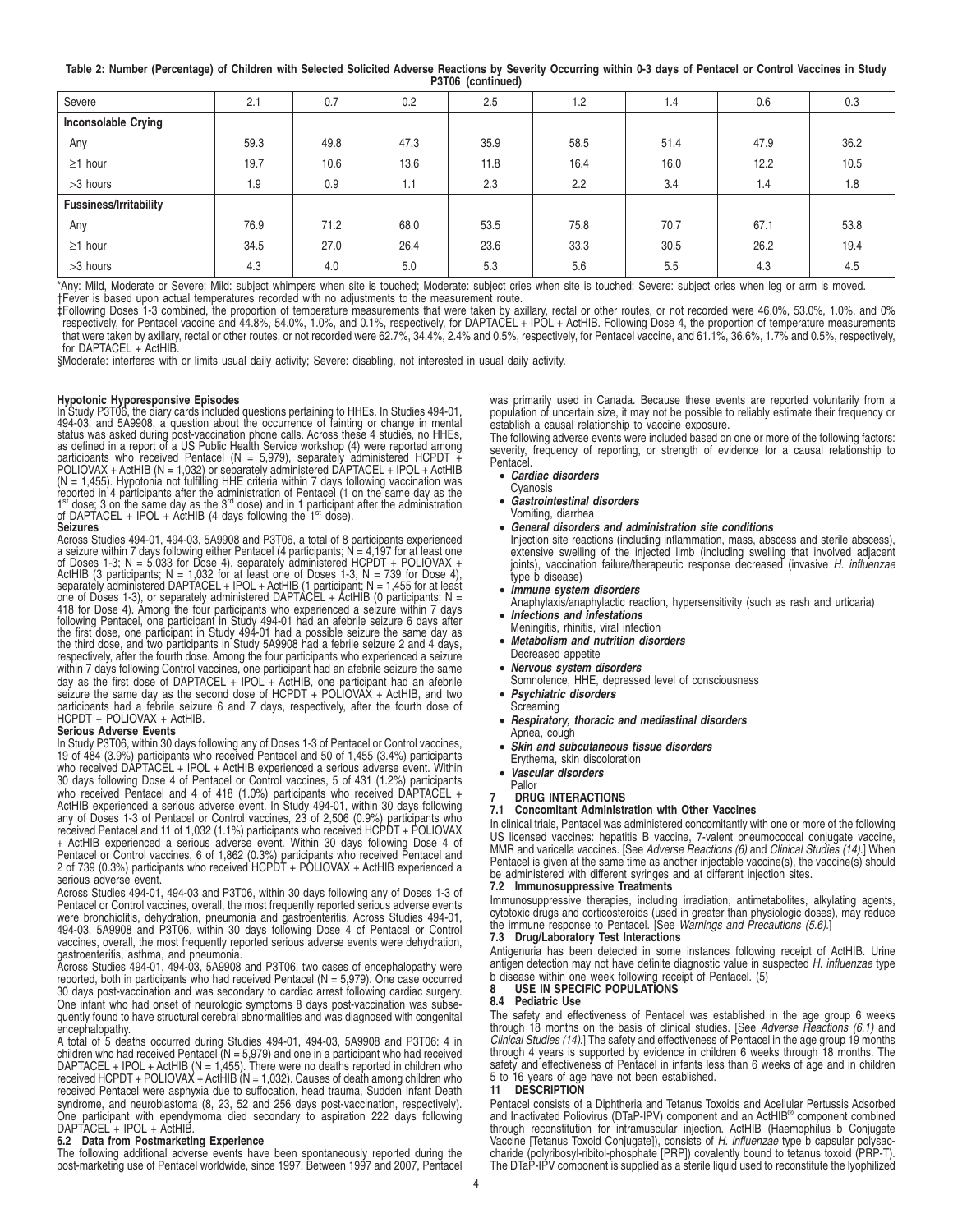ActHIB component to form Pentacel. Pentacel is a uniform, cloudy, white to off-white (yellow tinge) suspension.

Each 0.5 mL dose contains 15 Lf diphtheria toxoid, 5 Lf tetanus toxoid, acellular pertussis antigens [20 mcg detoxified pertussis toxin (PT), 20 mcg filamentous hemagglutinin (FHA), 3 mcg pertactin (PRN), 5 mcg fimbriae types 2 and 3 (FIM)], inactivated polioviruses [40 D-antigen units (DU) Type 1 (Mahoney), 8 DU Type 2 (MEF-1), 32 DU Type 3 (Saukett)] and 10 mcg PRP of H. influenzae type b covalently bound to 24 mcg of tetanus toxoid (PRP-T).

Other ingredients per 0.5 mL dose include 1.5 mg aluminum phosphate (0.33 mg aluminum) as the adjuvant, polysorbate 80 (approximately 10 ppm by calculation), 42.5 mg sucrose, <2 mcg residual formaldehyde, <50 ng residual glutaraldehyde, ≤50 ng residual bovine serum albumin, 3.3 mg (0.6% v/v) 2-phenoxyethanol (not as a preservative),  $<$ 4 pg of neomycin and  $<$ 4 pg polymyxin B sulfate.

Corynebacterium diphtheriae is grown in modified Mueller's growth medium. (6) After purification by ammonium sulfate fractionation, the diphtheria toxin is detoxified with formaldehyde and diafiltered.

Clostridium tetani is grown in modified Mueller-Miller casamino acid medium without beef heart infusion. (7) Tetanus toxin is detoxified with formaldehyde and purified by ammonium sulfate fractionation and diafiltration. Diphtheria and tetanus toxoids are individually adsorbed onto aluminum phosphate.

The acellular pertussis vaccine antigens are produced from Bordetella pertussis cultures grown in Stainer-Scholte medium (8) modified by the addition of casamino acids and dimethyl-beta-cyclodextrin. PT, FHA and PRN are isolated separately from the supernatant culture medium. FIM are extracted and copurified from the bacterial cells. The pertussis antigens are purified by sequential filtration, salt-precipitation, ultrafiltration and chromatography. PT is detoxified with glutaraldehyde. FHA is treated with formaldehyde and the residual aldehydes are removed by ultrafiltration. The individual antigens are adsorbed separately onto aluminum phosphate.

Poliovirus Type 1, Type 2 and Type 3 are each grown in separate cultures of MRC-5 cells, a line of normal human diploid cells, by the microcarrier method. (9) (10) The cells are grown in CMRL (Connaught Medical Research Laboratories) 1969 medium, supplemented with calf serum. For viral growth, the culture medium is replaced by Medium 199, without calf serum. After clarification and filtration, the viral suspensions are concentrated by ultrafiltration, and purified by liquid chromatography steps. The monovalent viral suspensions are inactivated with formaldehyde. Monovalent concentrates of each inactivated poliovirus are combined to produce a trivalent poliovirus concentrate.

The adsorbed diphtheria, tetanus and acellular pertussis antigens are combined with aluminum phosphate (as adjuvant), 2-phenoxyethanol (not as a preservative) and water for injection, into an intermediate concentrate. The trivalent poliovirus concentrate is added and the DTaP-IPV component is diluted to its final concentration. The DTaP-IPV component does not contain a preservative.

Both diphtheria and tetanus toxoids induce at least 2 neutralizing units per mL in the guinea pig potency test. The potency of the acellular pertussis antigens is evaluated by the antibody response of immunized mice to detoxified PT, FHA, PRN and FIM as measured by enzyme-linked immunosorbent assay (ELISA). The potency of inactivated poliovirus antigens is determined by measuring antibody-mediated neutralization of poliovirus in sera from immunized rats.

PRP, a high molecular weight polymer, is prepared from the Haemophilus influenzae type b strain 1482 grown in a semi-synthetic medium. (11) The tetanus toxoid for conjugation to PRP is prepared by ammonium sulfate purification, and formalin inactivation of the toxin from cultures of Clostridium tetani (Harvard strain) grown in a modified Mueller and Miller medium. (12) The toxoid is filter sterilized prior to the conjugation process. The ActHIB component does not contain a preservative. Potency of the ActHIB component is specified on each lot by limits on the content of PRP polysaccharide and protein per dose and the proportion of polysaccharide and protein that is characterized as high molecular weight conjugate.

The vial stoppers for the DTaP-IPV and ActHIB components of Pentacel are not made with natural rubber latex.

## **12 CLINICAL PHARMACOLOGY**

**12.1 Mechanism of Action**

## **Diphtheria**

Diphtheria is an acute toxin-mediated disease caused by toxigenic strains of C. diphtheriae. Protection against disease is due to the development of neutralizing antibodies to diphtheria toxin. A serum diphtheria antitoxin level of 0.01 IU/mL is the lowest level giving some degree of protection. Antitoxin levels of at least 0.1 IU/mL are generally regarded as protective. (13) Levels of 1.0 IU/mL have been associated with long-term protection.  $(14)$ 

## **Tetanus**

Tetanus is an acute disease caused by an extremely potent neurotoxin produced by C. tetani. Protection against disease is due to the development of neutralizing antibodies to tetanus toxin. A serum tetanus antitoxin level of at least 0.01 IU/mL, measured by neutralization assay is considered the minimum protective level. (13) (15) A tetanus antitoxoid level ≥0.1 IU/mL as measured by the ELISA used in clinical studies of Pentacel is considered protective.

## **Pertussis**

Pertussis (whooping cough) is a respiratory disease caused by B. pertussis. This Gram-negative coccobacillus produces a variety of biologically active components, though their role in either the pathogenesis of, or immunity to, pertussis has not been clearly defined.

#### **Poliomyelitis**

Polioviruses, of which there are three serotypes (Types 1, 2, and 3) are enteroviruses. The presence of poliovirus type-specific neutralizing antibodies has been correlated with protection against poliomyelitis. (16)

## **Invasive Disease Due to H. influenzae Type b**

H. influenzae type b can cause invasive disease such as meningitis and sepsis. Anti-PRP antibody has been shown to correlate with protection against invasive disease due to H. influenzae type b.

Based on data from passive antibody studies (17) and an efficacy study with H. *influenzae*<br>type b polysaccharide vaccine in Finland, (18) a post-vaccination anti-PRP level of 0.15 mcg/mL has been accepted as a minimal protective level. Data from an efficacy study with H. influenzae type b polysaccharide vaccine in Finland indicate that a level >1.0 mcg/mL 3 weeks after vaccination predicts protection through a subsequent one-year period. (19) (20) These levels have been used to evaluate the effectiveness of Haemophilus b Conjugate Vaccines, including the ActHIB component of Pentacel. **13 NONCLINICAL TOXICOLOGY**

## **13.1 Carcinogenesis, Mutagenesis, Impairment of Fertility**

Pentacel has not been evaluated for carcinogenic or mutagenic potential or impairment of fertility.

## **14 CLINICAL STUDIES**

The efficacy of Pentacel is based on the immunogenicity of the individual antigens compared to separately administered vaccines. Serological correlates of protection exist for diphtheria, tetanus, poliomyelitis, and invasive disease due to H*. influenzae* type b.<br>[See *Clinical Pharmacology (12.1)*.] The efficacy against pertussis, for which there is no well established serological correlate of protection, was based, in part, on a comparison<br>of pertussis immune responses following Pentacel in US children to responses following<br>DAPTACEL (Diphtheria and Tetanus Toxoids and (DTaP) manufactured by Sanofi Pasteur Limited) in an efficacy study conducted in Sweden<br>(Sweden T Efficacy Trial). While Pentacel and DAPTACEL contain the same pertussis<br>antigens, manufactured by the same process, Pentacel PT and four times as much FHA as DAPTACEL.

Immune responses to Pentacel were evaluated in four US studies: Studies 494-01, P3T06, 494-03, and M5A10. The vaccination schedules of Pentacel, Control vaccines, and concomitantly administered vaccines used in Studies 494-01, P3T06, and 494-03 are provided in Table 1. [See *Adverse Reactions (6.1)*.] In Study M5A10, participants were<br>randomized to receive Pentacel or separately administered DAPTACEL, IPOL, and ActHIB at 2, 4, and 6 months of age. 7-valent pneumococcal conjugate (PCV7, Wyeth Pharmaceuticals Inc.) at 2, 4, and 6 months of age, and Hepatitis B vaccine (Merck and Co. or GlaxoSmithKline Biologicals) at 2 and 6 months of age, were administered concomitantly with Pentacel or Control vaccines.

## **14.1 Diphtheria**

The proportions of participants achieving diphtheria antitoxin seroprotective levels one month following three and four doses of Pentacel or DAPTACEL in Study P3T06 are provided in Table 3.

#### **14.2 Tetanus**

The proportions of participants achieving tetanus antitoxoid seroprotective levels one month following three and four doses of Pentacel or DAPTACEL in Study P3T06 are provided in Table 3.

| Table 3: Study P3T06 Diphtheria Antitoxin and Tetanus Antitoxoid Responses |
|----------------------------------------------------------------------------|
| One Month Following Dose 3 and Dose 4 of Pentacel or DAPTACEL + IPOL +     |
| ActHIB in US Children Vaccinated at 2, 4, 6, and 15-16 Months of Age       |

|                                                                               | Pentacel        | DAPTACEL + IPOL<br>+ ActHIB |
|-------------------------------------------------------------------------------|-----------------|-----------------------------|
| Post-Dose 3                                                                   | $N = 331 - 345$ | $N = 1.037 - 1.099$         |
| Diphtheria Antitoxin<br>$\%$ >0.01 IU/mL<br>$\% > 0.10$ IU/mL <sup>+</sup>    | 100.0%<br>98.8% | 100.0%<br>98.5%             |
| Tetanus Antitoxoid<br>$\% > 0.10$ IU/mL <sup>t</sup>                          | 99.7%           | 100.0%                      |
| Post-Dose 4                                                                   | $N = 341 - 352$ | $N = 328 - 334$             |
| Diphtheria Antitoxin<br>% ≥0.10 $ U/mL^*$<br>$\% \ge 1.0$ IU/mL <sup>t</sup>  | 100.0%<br>96.5% | 100.0%<br>95.7%             |
| <b>Tetanus Antitoxoid</b><br>$% > 0.10$ IU/mL<br>$% >1.0$ IU/mL <sup>†‡</sup> | 100.0%<br>92.9% | 100.0%<br>99.4%             |

Per Protocol Immunogenicity population.

\*Seroprotection rate following Pentacel vaccine is not inferior to DAPTACEL vaccine (upper limit of 90% CI of the difference DAPTACEL – Pentacel is <10%).

†Non-inferiority criteria were not pre-specified.

‡With the ELISA used in this study, a tetanus antitoxoid level of 1.0 IU/mL is 10 times the protective level.

### **14.3 Pertussis**

In a clinical pertussis vaccine efficacy study conducted in Sweden during 1992-1995 (Sweden I Efficacy Trial), 2,587 infants received DAPTACEL and 2,574 infants received a non-US licensed DT vaccine as placebo at 2, 4, and 6 months of age. (1) The mean length of follow-up was 2 years after the third dose of vaccine. The protective efficacy of DAPTACEL against pertussis after 3 doses of vaccine using the World Health Organization (WHO) case definition (≥21 consecutive days of paroxysmal cough with culture or serologic confirmation or epidemiologic link to a confirmed case) was 84.9% (95% confidence interval [CI] 80.1%, 88.6%). The protective efficacy of DAPTACEL against mild pertussis (≥1 day of cough with laboratory confirmation) was 77.9% (95% CI 72.6%, 82.2%). Protection against pertussis by DAPTACEL was sustained for the 2-year follow-up period.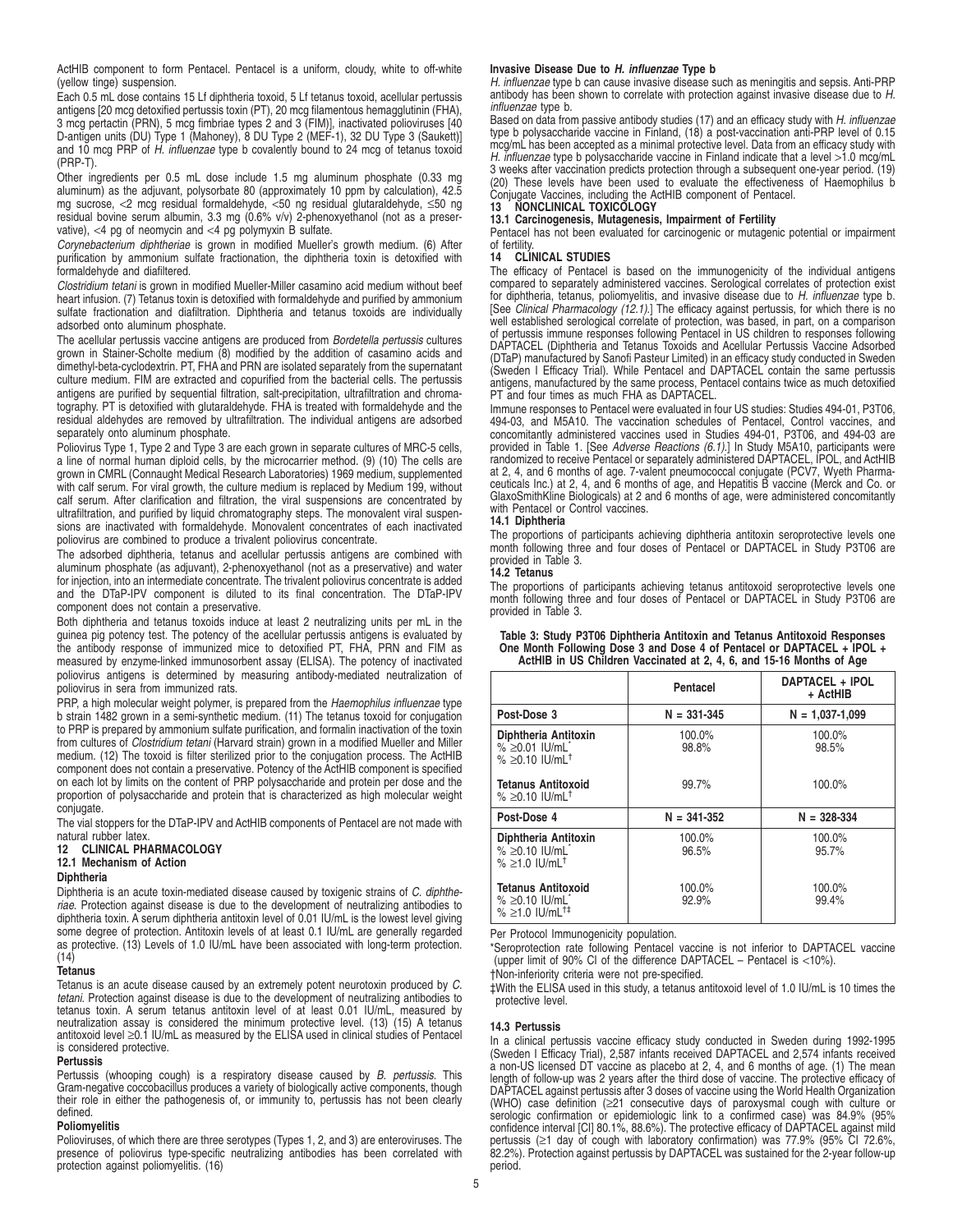Based on comparisons of the immune responses to DAPTACEL in US infants (Post-Dose 3) and Canadian children (Post-Dose 4) relative to infants who participated in the Sweden I Efficacy Trial, it was concluded that 4 doses of DAPTACEL were needed for primary immunization against pertussis in US children. (1)

In a serology bridging analysis, immune responses to FHA, PRN and FIM in a subset of infants who received three doses of DAPTACEL in the Sweden I Efficacy Trial were compared to the Post-Dose 3 and Post-Dose 4 responses in a subset of US children from Study 494-01 who received Pentacel (Table 4). Available stored sera from infants who received DAPTACEL in the Sweden I Efficacy Trial and sera from children who received PCV7 concomitantly with the first three doses of Pentacel in Study 494-01 (Table 1) were assayed in parallel. Data on levels of antibody to PT using an adequately specific assay were not available for this serology bridging analysis.

Geometric mean antibody concentrations (GMCs) and seroconversion rates for antibodies to FHA, PRN and FIM one month following Dose 3 of DAPTACEL in the subset of infants from the Sweden I Efficacy Trial and one month following Dose 3 and Dose 4 of Pentacel in a subset of infants from US Study 494-01 are presented in Table 4. Seroconversion was defined as 4-fold rise in antibody level (Post-Dose 3/Pre-Dose 1 or Post-Dose 4/Pre-Dose 1). For anti-FHA and anti-FIM, the non-inferiority criteria were met for seroconversion rates, and for anti-FHA, anti-PRN, and anti-FIM, the non-inferiority criteria were met for GMCs, following Dose 4 of Pentacel relative to Dose 3 of DAPTACEL. The non-inferiority criterion for anti-PRN seroconversion following Dose 4 of Pentacel relative to Dose 3 of DAPTACEL was not met [upper limit of 95% CI for difference in rate (DAPTACEL minus Pentacel) = 13.24%]. Whether the lower anti-PRN seroconversion rate following Dose 4 of Pentacel in US children relative to Dose 3 of DAPTACEL in Swedish infants correlates with diminished efficacy of Pentacel against pertussis is unknown.

**Table 4: FHA, PRN and FIM Antibody Responses One Month Following Dose 3 of DAPTACEL in a Subset of Infants Vaccinated at 2, 4, and 6 Months of Age in the Sweden I Efficacy Trial and One Month Following Dose 3 and Dose 4 of Pentacel in a Subset of Infants Vaccinated at 2, 4, 6, and 15-16 Months of Age in US Study 494-01**

|                                                                            | Post-Dose 3<br><b>DAPTACEL</b><br>Sweden I<br><b>Efficacy Trial</b><br>$N = 80$ | Post-Dose 3<br>Pentacel<br><b>US Study 494-01</b><br>$N = 730 - 995$ | Post-Dose 4<br>Pentacel <sup>+</sup><br><b>US Study 494-01</b><br>$N = 507 - 554$ |
|----------------------------------------------------------------------------|---------------------------------------------------------------------------------|----------------------------------------------------------------------|-----------------------------------------------------------------------------------|
| Anti-FHA<br>% achieving<br>4-fold rise $†$<br>GMC (EU/mL)                  | 68.8<br>40.70                                                                   | 79.8<br>71.46                                                        | 91.7 <sup>§</sup><br>129.85 <sup>§</sup>                                          |
| <b>Anti-PRN</b><br>% achieving<br>4-fold rise $^{\ddagger}$<br>GMC (EU/mL) | 98.8<br>111.26                                                                  | 74.4<br>38.11                                                        | $89.2$ <sup>11</sup><br>$90.82$ <sup>§</sup>                                      |
| Anti-FIM<br>% achieving<br>4-fold rise $^{\ddagger}$<br>GMC (EU/mL)        | 86.3<br>339.31                                                                  | 86.5<br>265.02                                                       | $91.5^{\$}$<br>506.57 <sup>§</sup>                                                |

Analyzed sera were from subsets of the Per Protocol Immunogenicity populations in each study.

- Data on anti-PT levels using an adequately specific assay were not available.
- \*Non-inferiority criteria were not pre-specified for the comparisons of immune responses to Pentacel vaccine Post-Dose 3 vs. DAPTACEL vaccine Post-Dose 3.

†Pre-specified non-inferiority analyses compared immune responses to Pentacel vaccine Post-Dose 4 vs. DAPTACEL vaccine Post-Dose 3.

‡Fold rise was calculated as Post-Dose 3/Pre-Dose 1 antibody level or Post-Dose 4/Pre-Dose 1 antibody level.

- §Percent achieving 4-fold rise or GMC Post-Dose 4 Pentacel vaccine is not inferior to Post-Dose 3 DAPTACEL vaccine [upper limit of 95% CI for difference in rates (DAPTACEL minus Pentacel) <10% and upper limit of 90% CI for GMC ratio (DAPTACEL/Pentacel) <1.5].
- ¶Non-inferiority criterion is not met for percent achieving 4-fold rise in anti-PRN Post-Dose 4 Pentacel vaccine relative to Post-Dose 3 DAPTACEL vaccine [upper limit of 95% CI for difference in rates (DAPTACEL minus Pentacel) = 13.24%, exceeds the non-inferiority criterion of <10%].

In a separate study, Study P3T06, US infants were randomized to receive either Pentacel or DAPTACEL + IPOL + ActHIB at 2, 4, 6, and 15-16 months of age (Table 1). The pertussis immune responses (GMCs and seroconversion rates) one month following the third and fourth doses were compared between the two groups (Table 5). Seroconversion was defined as a 4-fold rise in antibody level (Post-Dose 3/Pre-Dose 1 or Post-Dose 4/Pre-Dose 1). Data on anti-PT responses obtained from an adequately specific assay were available on only a non-random subset of study participants. The subset of study participants was representative of all study participants with regard to Pre-Dose 1, Post-Dose 3 and Post-Dose 4 GMCs of antibodies to FHA, PRN and FIM. For each of the pertussis antigens, non-inferiority criteria were met for seroconversion rates and GMCs following Dose 3 of Pentacel relative to Dose 3 of DAPTACEL. Following Dose 4 of Pentacel relative to Dose 4 of DAPTACEL, non-inferiority criteria were met for all comparisons except for anti-PRN GMCs [upper limit of 90% CI for ratio of GMCs (DAPTACEL/Pentacel) = 2.25]. Whether the lower anti-PRN GMC following Dose 4 of Pentacel relative to Dose 4 of DAPTACEL in US children correlates with diminished efficacy of Pentacel against pertussis is unknown.

**Table 5: Pertussis Antibody Responses One Month Following Doses 3 and 4 of Pentacel or DAPTACEL + IPOL + ActHIB in US Infants Vaccinated at 2, 4, 6, and 15-16 Months of Age in Study P3T06**

|                                                                   | Post-Dose 3<br>Pentacel                 | Post-Dose 3<br><b>DAPTACEL</b><br>$+$ IPOL $+$<br><b>ActHIB</b> | Post-Dose 4<br>Pentacel                     | Post-Dose 4<br><b>DAPTACEL</b><br>+ ActHIB |
|-------------------------------------------------------------------|-----------------------------------------|-----------------------------------------------------------------|---------------------------------------------|--------------------------------------------|
|                                                                   | $N = 143$                               | $N = 481 - 485$                                                 | $N = 113$                                   | $N = 127 - 128$                            |
| Anti-PT<br>% achieving<br>4-fold rise <sup>-</sup><br>GMC (EU/mL) | $95.8^{+}$<br>$102.62^{\dagger}$        | 87.3<br>61.88                                                   | $93.8^+$<br>107.89 <sup>‡</sup>             | 91.3<br>100.29                             |
|                                                                   | $N = 218 - 318$                         | $N = 714 - 1,016$                                               | $N = 230 - 367$                             | $N = 237 - 347$                            |
| Anti-FHA<br>% achieving<br>4-fold rise<br>GMC (EU/mL)             | 81.9 <sup>§</sup><br>73.68 <sup>§</sup> | 60.9<br>29.22                                                   | $88.4$ <sup>11</sup><br>107.94 <sup>1</sup> | 79.3<br>64.02                              |
| Anti-PRN<br>% achieving<br>4-fold rise<br>GMC (EU/mL)             | $74.2^{\$}$<br>$36.05^{\$}$             | 75.4<br>43.25                                                   | 92.7 <sup>1</sup><br>$93.59$ <sup>#</sup>   | 98.3<br>186.07                             |
| Anti-FIM<br>% achieving<br>4-fold rise<br>GMC (EU/mL)             | 91.7 <sup>§</sup><br>$268.15^{\$}$      | 86.3<br>267.18                                                  | $93.5$ <sup>11</sup><br>553.39 <sup>1</sup> | 91.6<br>513.54                             |

Per Protocol Immunogenicity population for anti-FHA, anti-PRN, and anti-FIM.

Non-random subset of per Protocol Immunogenicity population for anti-PT. See text for further information on the subset evaluated.

\*Fold rise was calculated as Post-Dose 3/Pre-Dose 1 antibody level or Post-Dose 4/Pre-Dose 1 antibody level.

†Percent achieving 4-fold rise or GMC Post-Dose 3 Pentacel vaccine not inferior to Post-Dose 3 DAPTACEL vaccine [upper limit of 95% CI for GMC ratio (DAPTACEL/ Pentacel) <1.5 and upper limit of 95% CI for differences in rates (DAPTACEL minus Pentacel) <10%].

‡Percent achieving 4-fold rise or GMC Post-Dose 4 Pentacel vaccine not inferior to Post-Dose 4 DAPTACEL vaccine [upper limit of 95% CI for GMC ratio (DAPTACEL/ Pentacel) <1.5 and upper limit of 95% CI for differences in rates (DAPTACEL minus Pentacel) <10%].

- §Percent achieving 4-fold rise or GMC Post-Dose 3 Pentacel vaccine not inferior to Post-Dose 3 DAPTACEL vaccine [upper limit of 90% CI for GMC ratio (DAPTACEL/ Pentacel) <1.5 and upper limit of 90% CI for differences in rates (DAPTACEL minus Pentacel) <10%].
- ¶Percent achieving 4-fold rise or GMC Post-Dose 4 Pentacel vaccine not inferior to Post-Dose 4 DAPTACEL vaccine [upper limit of 90% CI for GMC ratio (DAPTACEL/ Pentacel) <1.5 and upper limit of 90% CI for differences in rates (DAPTACEL minus Pentacel) <10%].
- #Non-inferiority criterion is not met for GMC Post-Dose 4 Pentacel vaccine relative to Post-Dose 4 DAPTACEL vaccine [upper limit of 90% CI for GMC ratio (DAPTACEL/ Pentacel) = 2.25, which exceeds the non-inferiority criterion of  $<$ 1.5].

## **14.4 Poliomyelitis**

In Study P3T06 (Table 1), in which infants were randomized to receive the first three doses of Pentacel or DAPTACEL + IPOL + ActHIB at 2, 4, and 6 months of age, one month following the third dose of study vaccines, ≥99.4% of participants in both groups (Pentacel: N = 338-350), (DAPTACEL + IPOL + ActHIB: N = 1,050-1,097) achieved neutralizing antibody levels of ≥1:8 for Poliovirus types 1, 2, and 3.

In Study 494-01 (Table 1), in which infants were randomized to receive Pentacel or HCPDT + POLIOVAX + ActHIB, GMTs (1/dil) of antibodies to Poliovirus types 1, 2, and 3 one month following Dose 4 of Pentacel  $(N = 851-857)$  were 2,304, 4,178, and 4,415, respectively, and one month following Dose 4 of POLIOVAX (N = 284-287) were 2,330, 2,840, and 3,300, respectively.

#### **14.5 Invasive Disease due to H. Influenzae Type b**

Anti-PRP seroprotection rates and GMCs one month following Dose 3 of Pentacel or separately administered ActHIB in studies 494-01, P3T06, and M5A10 are presented in Table 6. In Study 494-01, non-inferiority criteria were not met for the proportion of participants who achieved an anti-PRP level ≥1.0 mcg/mL and for anti-PRP GMCs following Pentacel compared with separately administered ActHIB. In each of Studies P3T06 and M5A10, the non-inferiority criterion was met for the proportion of participants who achieved an anti-PRP level ≥1.0 mcg/mL following Pentacel compared with separately administered ActHIB. In Study M5A10, the non-inferiority criterion was met for anti-PRP GMCs following Pentacel compared with separately administered ActHIB.